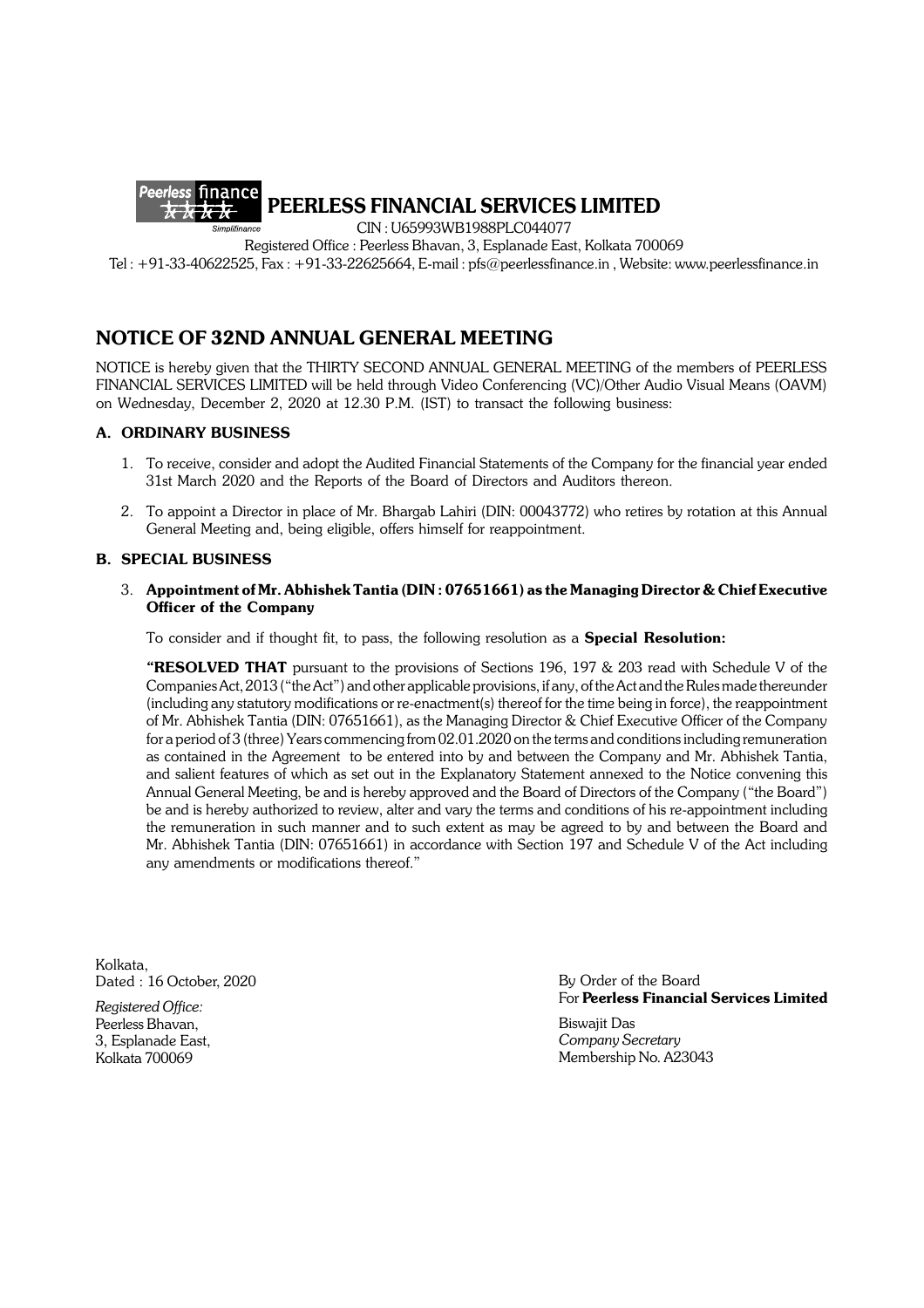

## **NOTES :**

- 1. In view of the outbreak of Covid-19 pandemic, the Ministry of Corporate Affairs ('MCA') has vide its General Circular dated May 5, 2020 read with General Circulars dated April 8, 2020 and April 13, 2020 (collectively referred to as 'MCA Circulars') permitted the holding of the Annual General Meeting ('AGM') through Video Conferencing ('VC') facility or other audio visual means ('OAVM'), without the physical presence of the Members at a common venue. In compliance with the provisions of the Companies Act, 2013 ('Act') and MCA Circulars including the relaxation provided for holding the AGM, the AGM of the Company is being held through VC/OAVM on Wednesday, December 2, 2020 at 12.30 P.M. (IST). The deemed venue for the 32nd AGM will be the Registered Office of the Company at Peerless Bhavan, 3, Esplanade East, Kolkata 700069.
- **2. PURSUANT TO THE PROVISIONS OF THE ACT, A MEMBER ENTITLED TO ATTEND AND VOTE AT THE AGM IS ENTITLED TO APPOINT A PROXY TO ATTEND AND VOTE ON HIS/HER BEHALF AND THE PROXY NEED NOT BE A MEMBER OF THE COMPANY. SINCE THIS AGM IS BEING HELD PURSUANT TO THE MCA CIRCULARS THROUGH VC/OAVM, THE REQUIREMENT OF PHYSICAL ATTENDANCE OF MEMBERS HAS BEEN DISPENSED WITH. ACCORDINGLY, IN TERMS OF THE MCA CIRCULARS, THE FACILITY FOR APPOINTMENT OF PROXIES BY THE MEMBERS WILL NOT BE AVAILABLE FOR THIS AGM AND HENCE THE PROXY FORM, ATTENDANCE SLIP AND ROUTE MAP OF AGM ARE NOT ANNEXED TO THIS NOTICE.**
- 3. Institutional Investors, who are Members of the Company, are encouraged to attend and vote at the 32nd AGM through VC/OAVM facility. Corporate Members intending to appoint their authorised representatives pursuant to Sections 112 and 113 of the Act, as the case maybe, to attend the AGM through VC/OAVM or to vote through remote e-Voting are requested to log on to www.evotingindia.com and register themselves as Corporates .A scanned copy of the Registration Form bearing the stamp and sign of the entity should be emailed to helpdesk.evoting@cdslindia.com. After receiving the login details, user would be able to link the account(s) for which they wish to vote on. The list of accounts linked in the login should be mailed to helpdesk.evoting@cdslindia.com and on approval of the accounts they would be able to cast their vote. A scanned copy of the Board Resolution and Power of Attorney (POA) which they have issued in favour of the Custodian, if any, / Authorised Signatory, should be uploaded in PDF format in the system for the scrutinizer to verify the same.

Alternatively, Non-Individual shareholders are required to send the relevant Board Resolution/ Authority letter etc. together with attested specimen signature of the duly authorized signatory who are authorized to vote, to the Scrutinizer and to the Company, if voted from individual tab & not uploaded same in the CDSL e-voting system for the scrutinizer to verify the same.

- 4. In case you have any queries or issues regarding e-voting, you may refer the Frequently Asked Questions ("FAQs") and e-voting manual available at www.evotingindia.com, under help section or write an email to helpdesk.evoting@cdslindia.com.
- 5. The attendance of the Members attending the AGM through VC/OAVM will be counted for the purpose of reckoning the quorum under Section 103 of the Act.
- 6. The Explanatory Statement pursuant to Section 102 of the Act setting out material facts concerning the business under Item No. 3 of the Notice is annexed hereto. The relevant details, pursuant to Secretarial Standards on General Meetings issued by the Institute of Company Secretaries of India, in respect of a Director seeking re-appointment at this AGM are also annexed.
- 7. Pursuant to the provisions of Section 108 of the Companies Act, 2013 read with Rule 20 of the Companies (Management and Administration) Rules, 2014 (as amended) and the Circulars issued by the Ministry of Corporate Affairs dated April 08, 2020, April 13, 2020 and May 05, 2020 the Company is providing facility of remote e-voting to its Members in respect of the business to be transacted at the EGM/AGM. For this purpose, the Company has entered into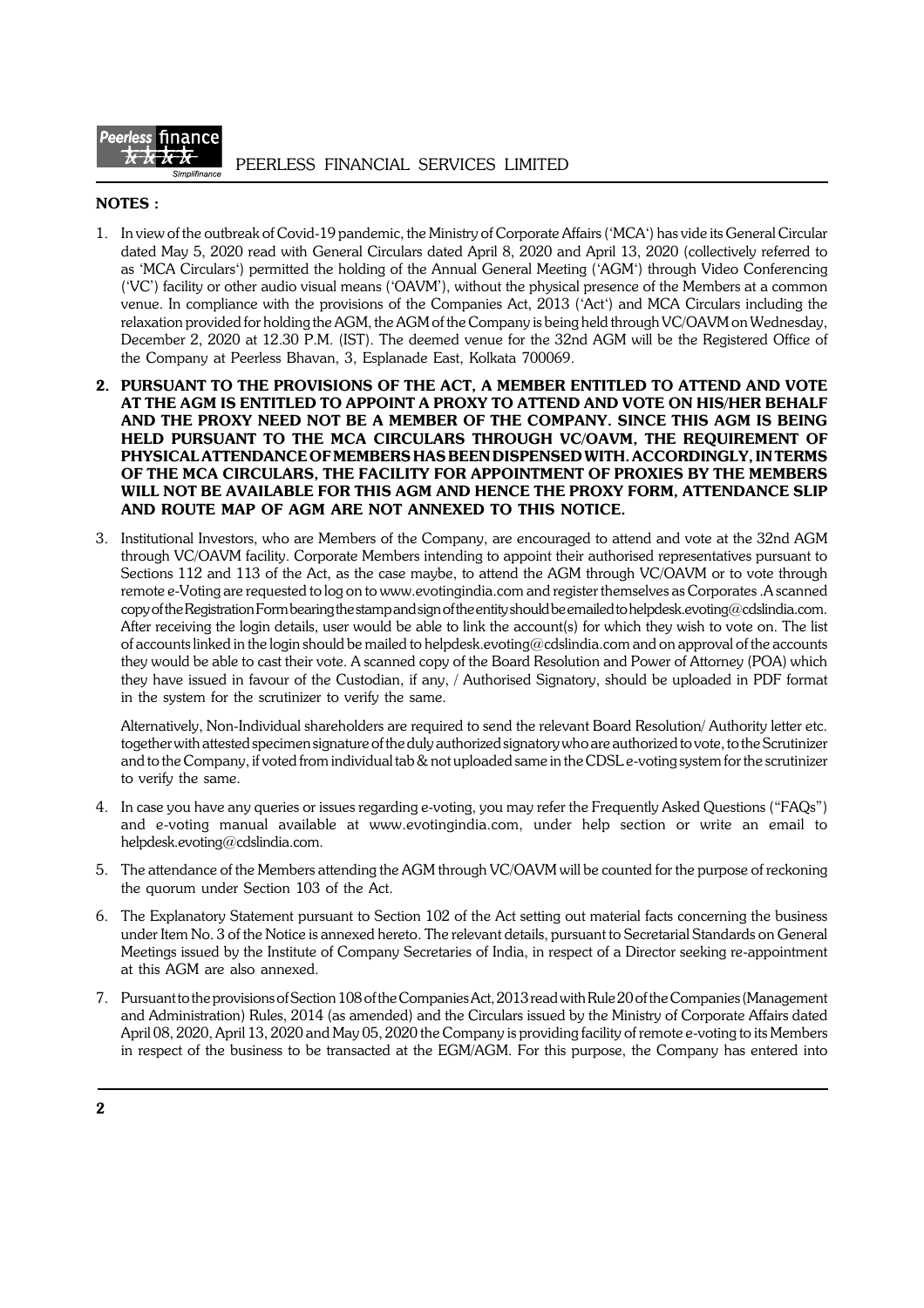

an agreement with Central Depository Services (India) Limited (CDSL) for facilitating voting through electronic means, as the authorized e-Voting's agency. The facility of casting votes by a member using remote e-voting as well as venue voting system on the date of the EGM/AGM will be provided by CDSL.

- 8. The Members can join the AGM through the VC/OAVM mode 15 minutes before and after the scheduled time of the commencement of the Meeting by following the procedure mentioned in the Notice. The facility of participation at the AGM through VC/OAVM will be made available for 1,000 members on first come first served basis. This will not include large Shareholders (Shareholders holding 2% or more shareholding), Promoters, Institutional Investors, Directors, Key Managerial Personnel, the Chairpersons of the Audit Committee, Nomination and Remuneration Committee and Stakeholders Relationship Committee, Auditors etc. who are allowed to attend the AGM without restriction on account of first come first served basis.
- 9. The helpline number regarding any query / assistance for participation in the AGM through VC/ OAVM is 03340622525.
- 10. In line with the aforesaid Ministry of Corporate Affairs (MCA) Circulars the Notice of AGM along with Annual Report 2019-20 is being sent only through electronic mode to those Members whose email addresses are registered with the Company/Depositories. Member may note that Notice and Annual Report 2019-20 has been uploaded on the website of the Company at www.peerlessfinance.in. The Notice can also be accessed from the website of the CDSL (agency for providing the Remote e-Voting facility) i.e. www.evotingindia.com.
- 11. Any change of address of the members of the Company may be intimated to the Registered Office of the Company or to the Registrar and Share Transfer Agent of the Company, M/s. C.B. Management Services (P) Limited, P 22, Bondel Road, Kolkata 700 019 quoting their Folio Number (s) with a self-attested copy of address proof, i.e. Voter Identity Card, Electric/ Telephone (BSNL) Bill or Driving License or Passport on or before 25th day of November, 2020. In case shares are held in dematerialized form, the information regarding change of address and bank particulars should be given to their respective Depository Participant.
- 12. Process for those members whose email ids are not registered:
	- (i) For members holding shares in Physical mode please provide necessary details like Folio No., Name of shareholder by email to corporate.connect@peerlessfinance.in.
	- (ii) Members holding shares in Demat mode can get their e-mail id registered by contacting their respective Depository Participant or by email to corporate.connect @peerlessfinance.in.
- 13. In case of joint holders attending the meeting, only such joint holders who are higher in the order of names will be entitled to vote.
- 14. Members seeking any information with regard to accounts are requested to write to the Company / email at corporate.connect@peerlessfinance.in at least 10 days before the meeting so as to enable the management to keep the information ready.
- 15. Members holding the shares in physical mode are requested to notify immediately the change of their address and bank particulars to the R & T Agent of the Company.
- 16. In terms of Section 72 of the Act, nomination facility is available to individual Members holding shares in the physical mode. The Members who are desirous of availing this facility, may kindly write to Company's R & T Agent for nomination form by quoting their folio number.
- 17. The Register of Directors and Key Managerial Personnel and their shareholding maintained under Section 170 of the Act, the Register of contracts or arrangements in which the Directors are interested under Section 189 of the Act and all other documents referred to in the Notice will be available for inspection in electronic mode.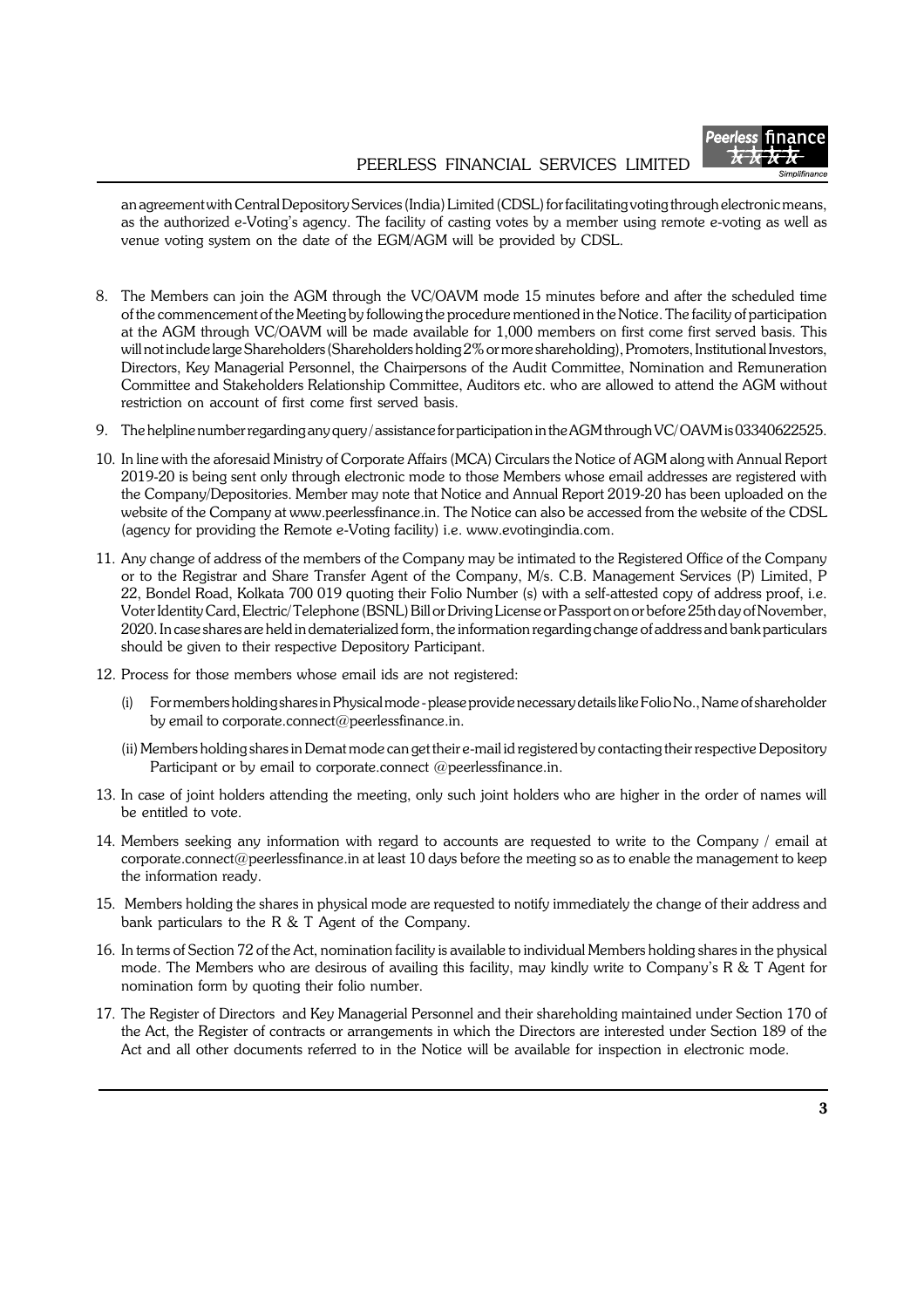

- 18. The Register of Members and Share Transfer Books of the Company will remain closed from Thursday, the 26th day of November, 2020 to Wednesday, the 2nd day of December, 2020 (both days inclusive), for the purpose of the Annual General Meeting.
- 19. Voting rights of the members shall be in proportion to their respective shareholding as on the cut-off date i.e. 25th November, 2020 and a person who is not a Member as on the cut-off date should treat this Notice for information purposes only.
- 20. Queries on accounts and operation of the Company, if any, may please be sent at the Registered Office of the Company at Peerless Bhavan,3, Esplanade East, Kolkata 700069 atleast seven days in advance of the meeting so that the answers may be made readily available at the meeting.
- 21. Members are requested to contact the Company's Registrar & Share Transfer Agents, M/s. C.B. Management Services (P) Limited, P 22, Bondel Road, Kolkata – 700 019, for reply to their queries/redressal of complaints, if any, or contact Mr. Biswajit Das, Company Secretary at the Registered Office of the Company.
- 22. Relevant documents referred to in the accompanying notice and the Register of Contracts or Arrangements in which Directors are interested, maintained under Section 189 of the Companies Act, 2013, and the Register of Directors and Key Managerial Personnel and their shareholding, maintained under Section 170 of the Companies Act, 2013 are open for inspection by the members at the AGM and such documents will also be available for inspection in or in electronic form at the registered office of the Company from 11:30 a.m. to 1:30 p.m. on all working days, that is, from Monday to Friday upto the date of the Annual General Meeting. Further, the Notice of this 32nd Annual General Meeting along with requisite documents and the Annual Report for the financial year 2019-20 shall also be available on the Company's website www.peerlessfinance.in.
- 23. The recorded transcript of the forthcoming AGM shall also be made available on the website of the Company www.peerlessfinance.in as soon as possible after the meeting is over.
- 24. Additional information, as required under the provisions of Secretarial Standard-2 issued by The Institute of Company Secretaries of India, in respect of the directors seeking appointment/ re-appointment at the AGM, is furnished as annexure to the Notice. The Directors have furnished consent/ declaration for their appointment / re-appointment as required under the Companies Act, 2013 and the Rules thereunder.

#### 25. **Voting through electronic means:**

Pursuant to the provisions of Section 108 of the Companies Act, 2013 and Rule 20 of the Companies (Management and Administration) Rules, 2014, as amended by the Companies (Management and Administration) Amendment Rules, 2015and other applicable provisions (including any statutory modification or re-enactment for the time being in force), the Company is pleased to provide the members the facility to exercise their vote through remote e-voting in respect of the resolutions proposed to be passed at the ensuing Annual General Meeting (AGM) by using the electronic voting facility provided by the Central Depository Services (India) Limited ("CDSL").

### **The remote e-voting period commences at 10 a.m. on Saturday, the 28th day of November, 2020 and ends at 5 p.m. on Tuesday, the 1st day of December, 2020. The remote e-voting module shall be disabled by CDSL for voting thereafter.**

During the remote e-voting period, the members of the Company, holding shares either in physical form or dematerialized form, as on the 'cut-off' date i.e. 25th November, 2020 may cast their vote electronically.

### **Once the vote on a resolution is cast by the shareholder, the shareholder shall not be allowed to change it subsequently.**

**Voting rights of the member shall be in proportion to their respective shareholding as on the cut-off date i.e. 25th November, 2020.**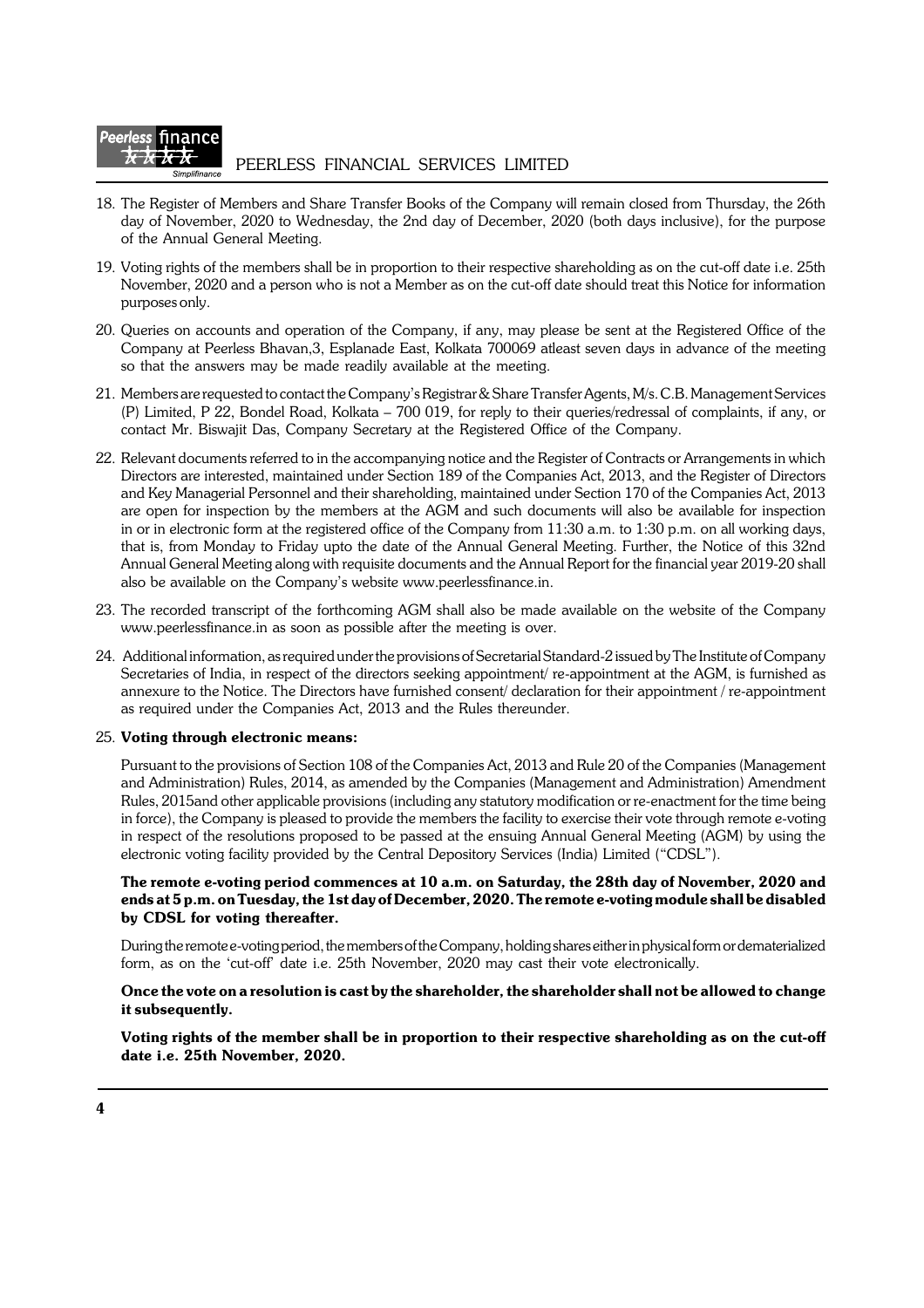

The members who have cast their vote by remote e-voting prior to AGM may also attend the AGM but shall not be entitled to cast their votes again.

Any person who acquires the shares of the Company and becomes a member of the Company after the dispatch of this Notice and holds shares as on the cut-off date i.e. 25th November, 2020 may obtain the login ID and password by sending a request at rta@cbmsl.com and should follow the instructions for e-voting as mentioned below for FIRST TIME USER. In case of any queries, the shareholder may also contact the Registrar & Share Transfer Agent.

The Company has appointed Mr. Mohan Ram Goenka, Practising Company Secretary to act as the Scrutinizer for conducting the remote e-voting process as well as the e-voting at the AGM, in a fair and transparent manner.

The Scrutinizer shall, immediately after the conclusion of voting at the meeting will first count the votes cast at the meeting and thereafter unblock the votes cast through remote e-voting in the presence of at least two witnesses not in the employment of the Company and within a period not exceeding three days from the conclusion of the Annual General Meeting make a Consolidated Scrutinizer's Report of the votes cast in favour or against, if any, to the Chairman of the Company or any other person authorized by him in writing who shall countersign the same and declare the result of the voting forthwith. The results of the e-voting shall be aggregated and declared not later than 48 (Forty eight) hours of conclusion of the AGM. The results declared along with the Scrutinizer's Report shall be placed on the Company's website www.peerlessfinance.in and on the website of CDSL www.evotingindia.com immediately.

26) Subject to receipt of requisite number of votes, the resolutions set out in the Notice shall be deemed to be passed on the date of the AGM.

A person whose name is recorded in the register of members as on the cut-off date of 25th November, 2020 only shall be entitled to avail the facility of remote e-voting as well as voting at e-voting at the AGM. The voting rights of the Members shall be in proportion to their shares in the paid up equity share capital of the Company as on the cut-off date.

#### **The Instructions for Shareholders voting electronically are as under:**

- (i) The voting period begins on at 10 a.m. Saturday, the 28th day of November, 2020 and ends at 5 p.m. on Tuesday, the 1st day of December, 2020. During this period the shareholders of the Company, holding shares either in physical form or in dematerialized form, as on the cut-off date (record date) of Wednesday, 25th November, 2020 may cast their votes electronically. The e-voting module shall be disabled by CDSL for voting thereafter.
- (ii) Shareholders who have already voted prior to the meeting date would not be entitled to vote at the meeting venue. Once the vote on a resolution is cast by the member he shall not be allowed to change it subsequently or cast the vote again.
- (iii) The shareholders should log on to the e-voting website www.evotingindia.com
- (iv) Click on "Shareholders" tab.
- (v) Now Enter your User ID
	- a. For CDSL: 16 digits beneficiary ID,
	- b. For NSDL: 8 Character DP ID followed by 8 Digits Client ID,
	- c. Members holding shares in Physical Form should enter Folio Number registered with the Company.
- (vi) Next enter the Image Verification as displayed and Click on Login.
- (vii) If you are holding shares in demat form and had logged on to www.evotingindia.com and voted on an earlier voting of any company, then your existing password is to be used.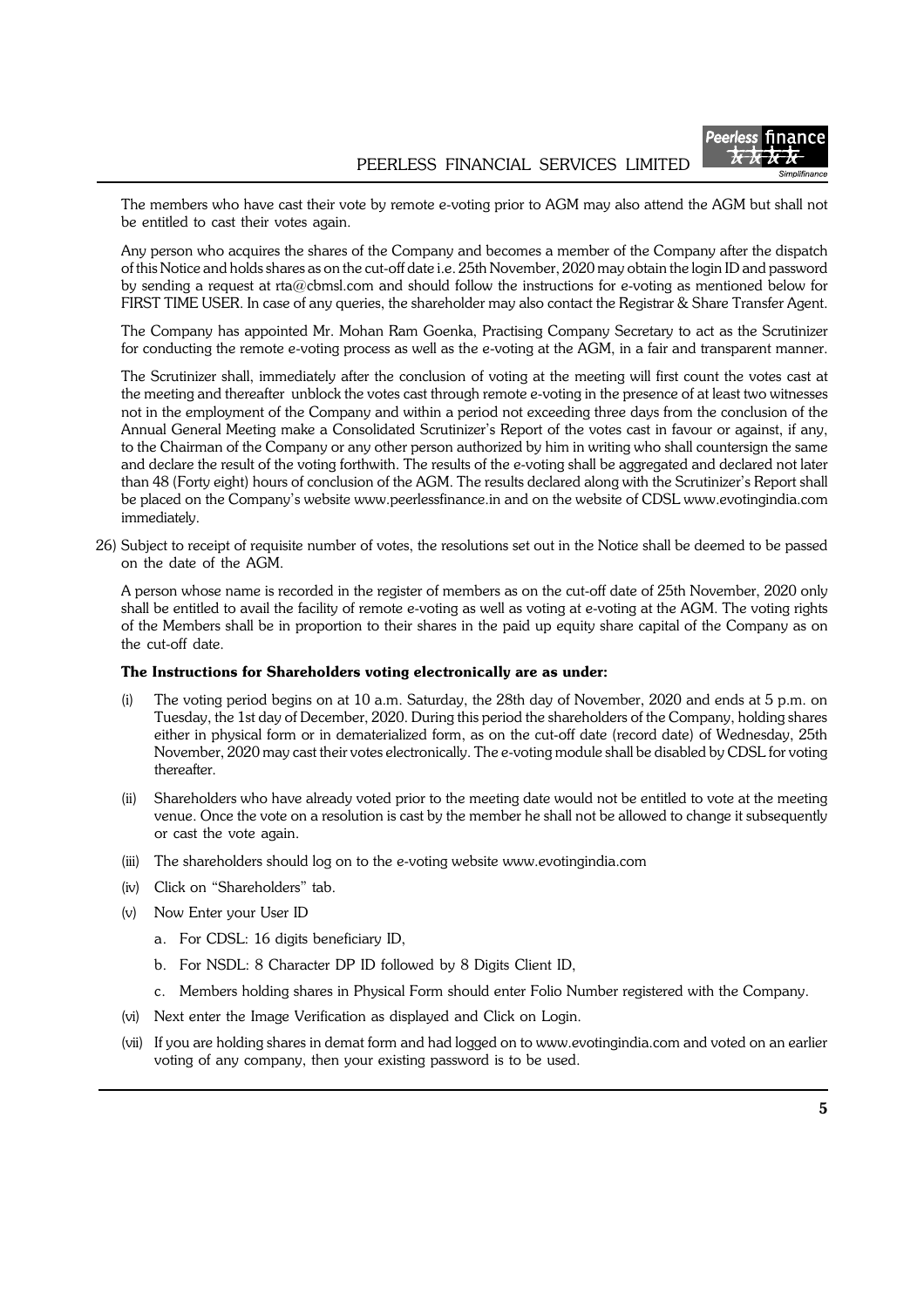

### PEERLESS FINANCIAL SERVICES LIMITED

(viii) If you are a FIRST TIME USER follow the steps given below:

|                                | For Members holding shares in Demat Form and Physical Form                                                                                                                                                                                                                                              |  |  |
|--------------------------------|---------------------------------------------------------------------------------------------------------------------------------------------------------------------------------------------------------------------------------------------------------------------------------------------------------|--|--|
| <b>PAN</b>                     | Enter your 10 digit alpha-numeric *PAN issued by Income Tax Department (Applicable for<br>both demat shareholders as well as physical shareholders)                                                                                                                                                     |  |  |
|                                | Members who have not updated their PAN with the Company/Depository Participant are<br>$\bullet$<br>requested to use the first two letters of their name and the 8 digits of the sequence number<br>in the PAN field.                                                                                    |  |  |
|                                | In case the sequence number is less than 8 digits enter the applicable number of $0$ 's (zeros)<br>$\bullet$<br>before the number after the first two characters of the name in CAPITAL letters. e.g. if<br>your name is Ramesh Kumar with sequence number 1 then enter RA00000001 in the PAN<br>field. |  |  |
| Dividend<br>Bank<br>Details or | Enter the Dividend Bank Details or Date of Birth (in dd/mm/yyyy format) as recorded in your<br>demat account or in the company records in order to login.                                                                                                                                               |  |  |
| Date of<br>Birth<br>(DOB)      | If both the details are not recorded with the depository or company please enter the member<br>$\bullet$<br>id / folio number in the Dividend Bank details field as mentioned in instruction $(v)$ .                                                                                                    |  |  |

- (ix) After entering these details appropriately, click on "SUBMIT" tab.
- (x) Members holding shares in physical form will then directly reach the Company selection screen. However, members holding shares in demat form will now reach 'Password Creation' menu wherein they are required to mandatorily enter their login password in the new password field. Kindly note that this password is to be also used by the demat holders for voting for resolutions of any other company on which they are eligible to vote, provided that company opts for e-voting through CDSL platform. It is strongly recommended not to share your password with any other person and take utmost care to keep your password confidential.
- (xi) For Members holding shares in physical form, the details can be used only for e-voting on the resolutions contained in this Notice.
- (xii) Click on the EVSN for the relevant <Name of the Company Peerless Financial Services Ltd> on which you choose to vote.
- (xiii) On the voting page, you will see "RESOLUTION DESCRIPTION" and against the same the option "YES/ NO" for voting. Select the option "YES" or "NO" as desired. The option "YES" implies that you assent to the Resolution and option "NO" implies that you dissent to the Resolution.
- (xiv) Click on the "RESOLUTIONS FILE LINK" if you wish to view the entire Resolution details.
- (xv) After selecting the resolution you have decided to vote on, click on "SUBMIT". A confirmation box will be displayed. If you wish to confirm your vote, click on "OK", else to change your vote, click on "CANCEL" and accordingly modify your vote.
- (xvi) Once you "CONFIRM" your vote on the resolution, you will not be allowed to modify your vote.
- (xvii) You can also take out print of the votes cast by clicking on "Click here to print" option on the Voting page.
- (xviii)If a Demat account holder has forgotten the login password then Enter the User ID and the image verification code and click on Forgot Password & enter the details as prompted by the system.
- (xix) Note for Non-Individual Shareholders and Custodians
	- Non-Individual shareholders (i.e. other than Individuals, HUF, NRI etc.) and Custodians are required to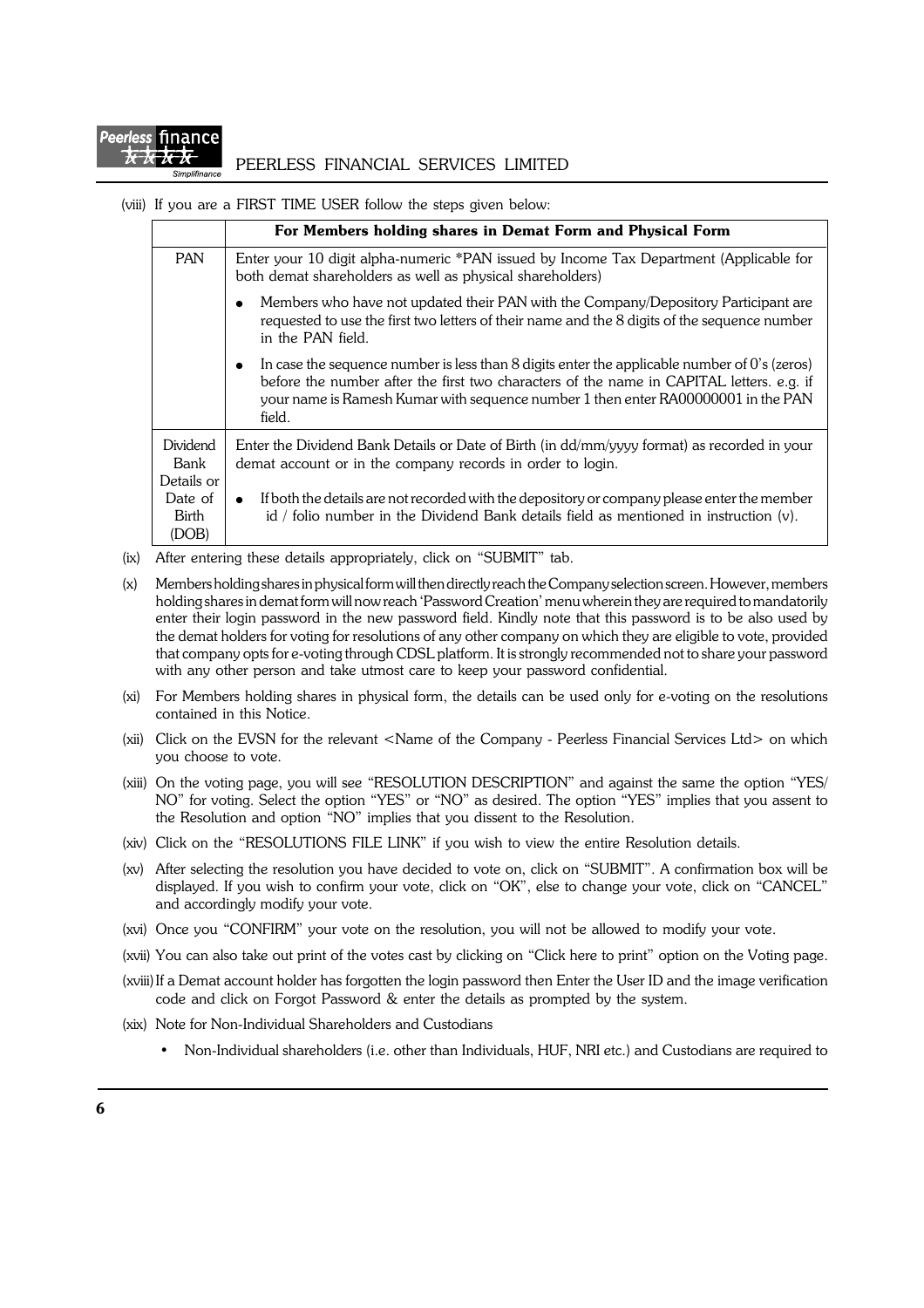

log on to www.evotingindia.com and register themselves as Corporates.

- A scanned copy of the Registration Form bearing the stamp and signature of the entity should be emailed to helpdesk.evoting@cdslindia.com.
- After receiving the login details a Compliance User should be created using the admin login and password. The Compliance User would be able to link the account(s) for which they wish to vote on.
- The list of accounts linked in the login should be mailed to helpdesk.evoting@cdslindia.com and on approval of the accounts they would be able to cast their vote.
- A scanned copy of the Board Resolution and Power of Attorney (POA) which they have issued in favour of the Custodian, if any, should be uploaded in PDF format in the system for the scrutinizer to verify the same.
- (xx) In case you have any queries or issues regarding e-voting, you may refer to the Frequently Asked Questions ("FAQs") and e-voting manual available at www.evotingindia.com under help section or write an email to helpdesk.evoting@cdslindia.com.

#### **The instructions for shareholders voting on the day of the AGM on e-voting system are as under:-**

- a. The procedure for e-Voting on the day of the AGM is same as the instructions mentioned above for remote evoting.
- b. Only those Members/ shareholders, who will be present in the AGM through VC/OAVM facility and have not casted their vote on the Resolutions through remote e-Voting and are otherwise not barred from doing so, shall be eligible to vote through e-Voting system available in the AGM.
- c. If any Votes are casted by the members through the e-voting available during the AGM and if the same members have not participated in the meeting through VC/OAVM facility, then the votes casted by such members shall be considered invalid as the facility of e-voting during the meeting is available only to the members participating in the meeting.
- d. Members who have voted through remote e-Voting will be eligible to attend the AGM. However, they will not be eligible to vote at the AGM.

#### **Instructions for members for attending the AGM through VC/OAVM are as under:**

- 1. Member will be provided with a facility to attend the AGM through VC/OAVM through the CDSL e-Voting system. Members may access the same at https://www.evotingindia.com under shareholders/members login by using the remote e-voting credentials. The link for VC/OAVM will be available in shareholder/members login where the EVSN of Company will be displayed.
- 2. Members are encouraged to join the Meeting through Laptops for better experience.
- 3. Further Members will be required to allow Camera and use Internet with a good speed to avoid any disturbance during the meeting.
- 4. Please note that Participants Connecting from Mobile Devices or Tablets or through Laptop connecting via Mobile Hotspot may experience Audio/Video loss due to Fluctuation in their respective network. It is therefore recommended to use Stable Wi-Fi or LAN Connection to mitigate any kind of aforesaid glitches.
- 5. Shareholders who would like to express their views/ask questions during the meeting may register themselves as a speaker and may send their request in advance atleast 7 days before AGM mentioning their name, demat account number/folio number, email id, mobile number at corporate.connect@peerlessfinance.in.
- 6. Shareholders who would like to express their views/have questions may send their questions in advance atleast 7 days before AGM mentioning their name demat account number/folio number, email id, mobile number at corporate.connect@peerlessfinance.in. The same will be replied by the company suitably. Those shareholders who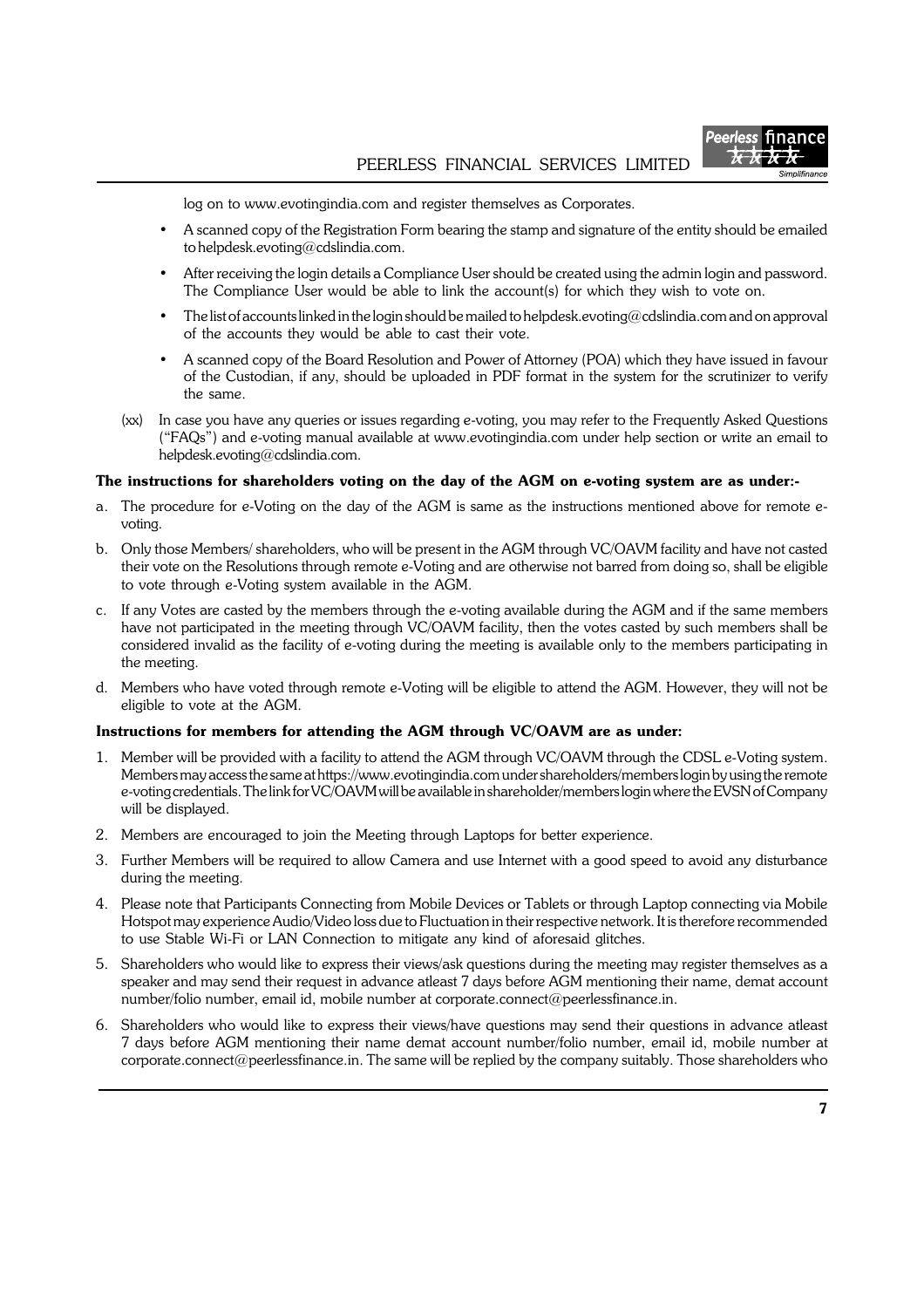

PEERLESS FINANCIAL SERVICES LIMITED

have registered themselves as a speaker will only be allowed to express their views/ask questions during the meeting.

In case of any queries or issues regarding remote e-voting, the Members may contact at helpdesk.evoting@cdslindia.com or Mr. Arghya Majumdar, Assistant Manager, CDSL, 22, Camac Street, Kolkata 700016 at 'arghyam@cdslindia.com' or Ph. No.18002005533 or Mr. Sujit Kumar Sengupta, Sr. Manager and Compliance Officer, M/s. C B Management Services (P) Limited, P 22, Bondel Road, Kolkata 700019, the Registrar and Share Transfer Agent at email : rta@cbmsl.com or Tel. No. 033-40116700 / 40116718. Members can also refer to the Frequently Asked Questions (FAQs) available under the 'HELP' section at www.evotingindia.com or write an email to helpdesk.evoting@cdslindia.com.

Kolkata, Dated : 16 October, 2020

*Registered Office:* Peerless Bhavan, 3, Esplanade East, Kolkata 700069

By Order of the Board For **Peerless Financial Services Limited**

Biswajit Das *Company Secretary* Membership No. A23043

## **EXPLANATORY STATEMENT PURSUANT TO SECTION 102 OF THE COMPANIES ACT, 2013 ANNEXURE TO AND FORMING PART OF THE NOTICE DATED 16th OCTOBER, 2020**

#### **Item 3**

On recommendation of Nomination & Remuneration Committee of Directors, the Board of Directors at its meeting held on 28th November, 2019, has reappointed Mr. Abhishek Tantia (DIN: 07651661) as the Managing Director & Chief Executive Officer (hereinafter referred to as "MD & CEO") of the Company with effect from 2nd January, 2020 for a further period of 3 (three) years, subject to approval of shareholders at the general meeting.

Mr. Abhishek Tantia has submitted requisite disclosure of interest and declarations as required under the provisions of the Companies Act, 2013. His qualification and experience are commensurate with the size and business of the Company. In the opinion of the Board, the appointment of Mr. Tantia is appropriate and in the best interest of the Company.

The Remuneration of MD & CEO has been fixed within the ceiling specified in Section II, Part II of Schedule V of the Companies Act, 2013 read with Companies (Appointment and Remuneration of Managerial Personnel) Rules, 2014, subject to fulfilment of certain conditions, in the event of no profit or inadequacy of profit.

The remuneration of MD & CEO, as recommended by the Nomination and Remuneration Committee and fixed by the Board, subject to approval of shareholders, is given below:

#### **a) Salary :**

- (i) Base Salary  $\therefore$  Rs. 1,87,000/- per month
- (ii) House Rent Allowance : Rs. 74,800/- per month
- b) Perquisites & Allowances :

Within the overall ceiling of 20% of Base Salary in any financial year Mr. Abhishek Tantia shall be entitled to the following perquisites and allowances.

- (i) Leave Travel Assistance / expenses for self and family, such as, travel fare, lodging, boarding, conveyance and other expenses incurred as per the Rules of the Company as may be modified from time to time.
- (ii) Medical expenses incurred including hospital, nursing home and surgical charges in respect of self and family and cover under Group Medical Insurance Policy as per the Staff Rules of the Company as may be modified from time to time.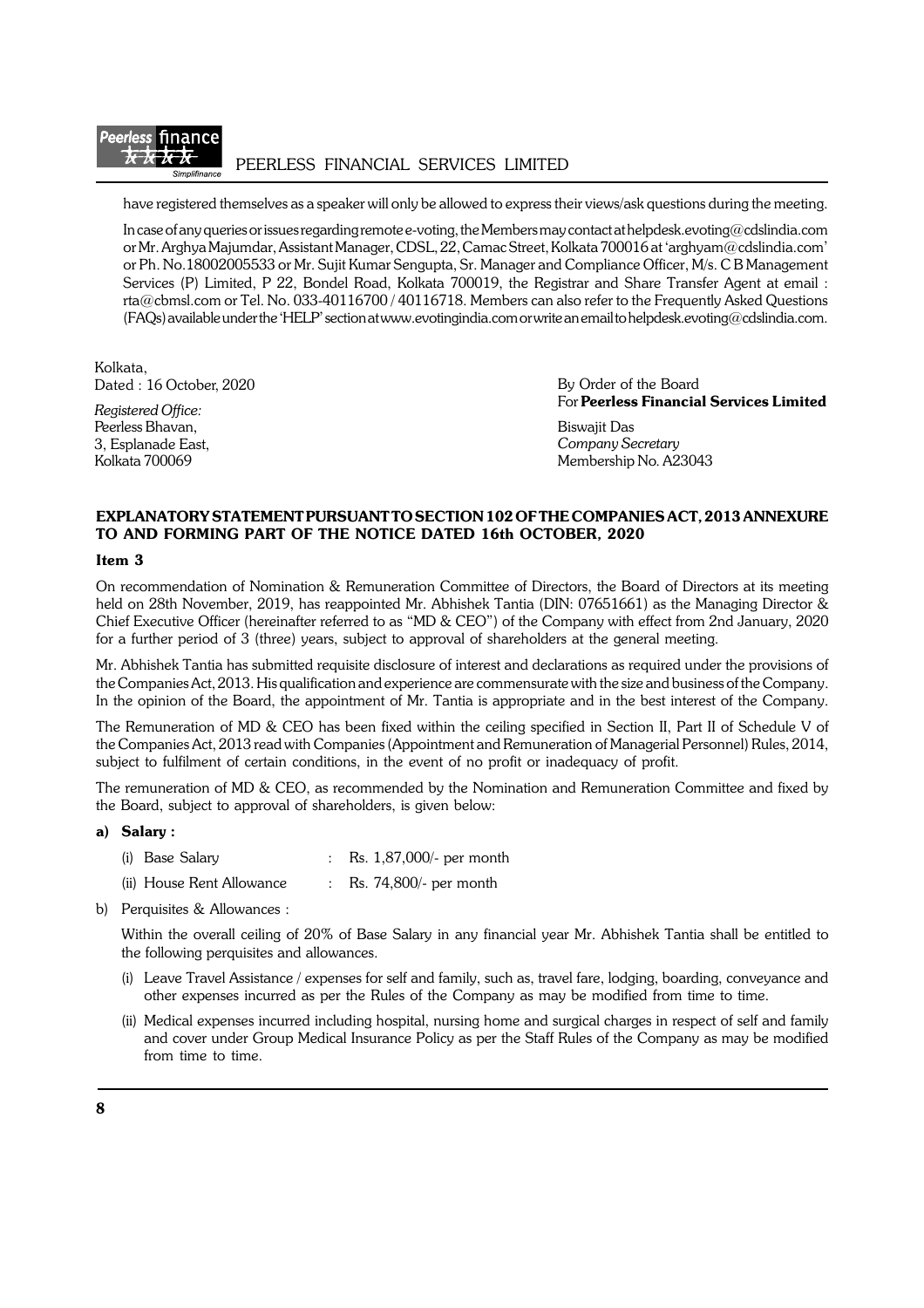

'Family' for the purpose of clauses (ii) and (iii) above shall mean the spouse, dependent children and dependent parents as per the Staff Rules of the Company, as may be modified from time to time.

- (iii) Provision for use of telephone, computer/laptop and necessary expenses incurred thereon and a mobile telephone including payment for local calls and long distance official calls.
- (iv) Reimbursement of expenses for Mediclaim Insurance Premium for self and family.
- (v) Entertainment Expenses.
- For the purpose of calculation of above ceiling, following perquisites shall not be included in the computation :-
- (vi) Provision for use of Company's car and necessary expenses thereon subject to a maximum amount of Rs.35,000/ - per month.
- (vii) Company's contribution to Provident Fund and Superannuation and Gratuity Funds as per rules of the Company.
- (viii) Leave with full pay and encashment of leave as per the Rules of the Company, as may be modified from time to time.
- (ix) Membership of one club in Kolkata and reimbursement of expenses thereon subject to a maximum of Rs.52,560/ - per annum.

For the purpose of Gratuity, Provident Fund, Superannuation Fund and other like benefits, if any, such as leave balance due, the service of the Managing Director will be considered as continuous service with the Company from the date of his first joining the Company / Group.

(c) Annual Increment, and Incentive/Performance Pay : As may be determined, if any, by the Nomination & Remuneration Committee of Directors and approved by the Board from time to time.

The above remuneration shall be subject to limits prescribed from time to time under Section 197 read with Schedule V of the Companies Act, 2013 as may for the time being, be in force, or otherwise as may be permissible at law.

The above remuneration (including perquisites) shall be paid to Mr. Tantia as the minimum remuneration in the event of absence or inadequacy of profits in any financial year.

The following additional detailed information as per Section – II of Schedule V is as follows:

### **I. General Information:**

| (a) Nature of industry                                                                                                                                            | Non-Banking Financial Company                                                                                                         |  |  |
|-------------------------------------------------------------------------------------------------------------------------------------------------------------------|---------------------------------------------------------------------------------------------------------------------------------------|--|--|
| (b) Date or expected date of commencement of<br>commercial production.                                                                                            | Business commenced in 1988, since the Company is into financial<br>service sector, hence there is no date of commercial production    |  |  |
| (c) In case of new companies, expected date of<br>commencement of activities as per project<br>approved by financial institutions appearing<br>in the prospectus. | Not applicable                                                                                                                        |  |  |
| (d) Financial performance based on given<br>indicators.                                                                                                           | Financial year 2019-20<br>Gross Revenue: Rs. 407.16 lakhs<br>Profit/(Loss) after Tax: Rs. 85.45 lakhs<br>Earnings per Share: Rs. 0.24 |  |  |
| (e) Foreign investments or collaborations, if any                                                                                                                 | The Company has neither made any foreign investments nor<br>entered into any foreign collaborations.                                  |  |  |
|                                                                                                                                                                   |                                                                                                                                       |  |  |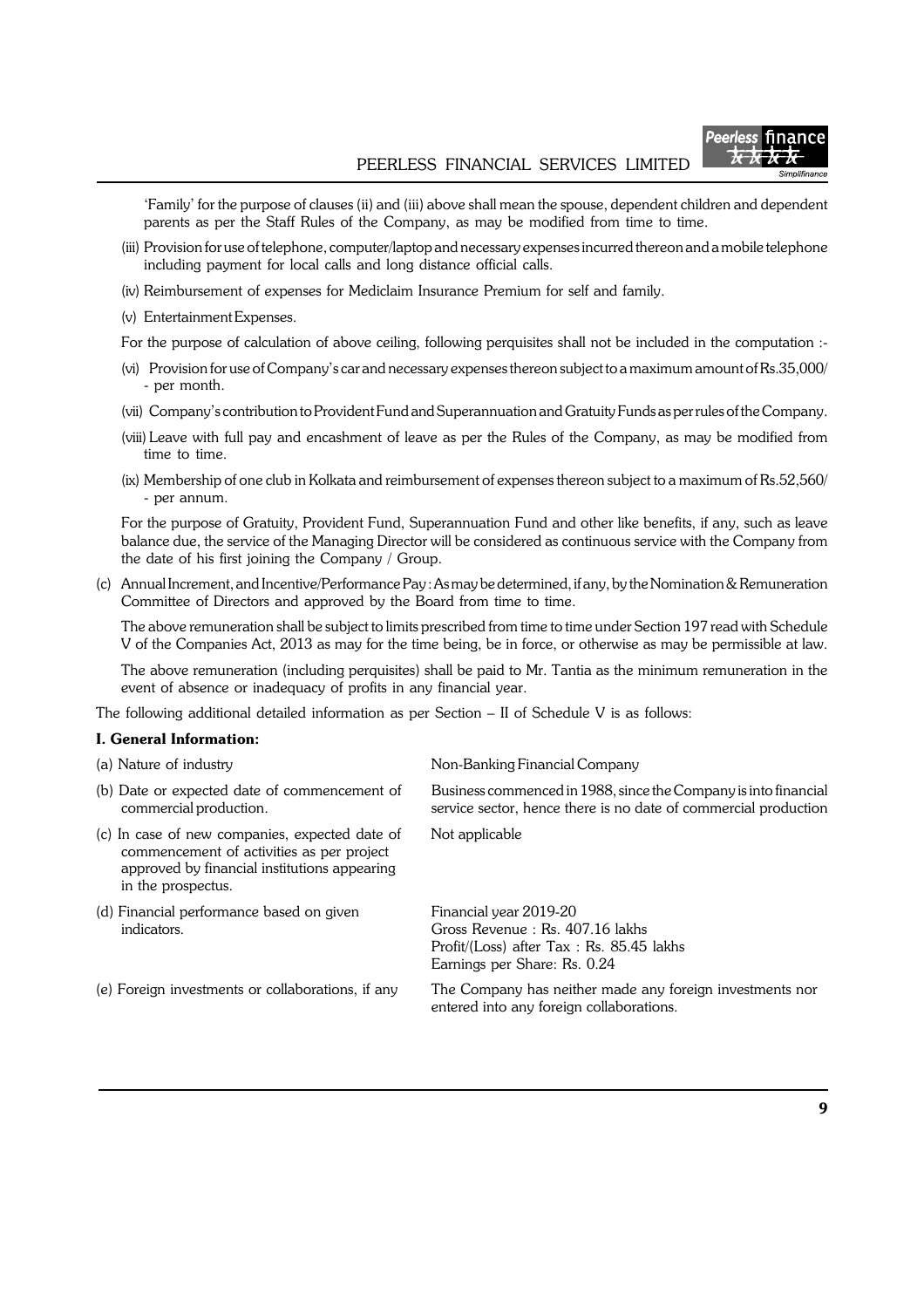

## **II. Information about the appointee:**

| (a) Background details                                                                                                             | Mr. Abhishek Tantia (DIN: 07651661) is a Chartered Accountant<br>and MBA (Finance & Marketing) from SCMHRD. He is a Finance<br>and Marketing Professional with 13+ years of leadership experience<br>in Financial Services. He was leading a team of Analysts, Finance<br>and Marketing professionals in the Treasury and TPD wing of<br>Peerless Securities Ltd. |  |  |
|------------------------------------------------------------------------------------------------------------------------------------|-------------------------------------------------------------------------------------------------------------------------------------------------------------------------------------------------------------------------------------------------------------------------------------------------------------------------------------------------------------------|--|--|
| (b) Past remuneration                                                                                                              | The remuneration drawn by Mr. Tantia during the past two years<br>are as follows:                                                                                                                                                                                                                                                                                 |  |  |
| Year                                                                                                                               | Amount                                                                                                                                                                                                                                                                                                                                                            |  |  |
| 2017-18<br>2018-19                                                                                                                 | Rs. 29.25 Lacs<br>Rs. 36.21 Lacs                                                                                                                                                                                                                                                                                                                                  |  |  |
| (c) Recognition or awards                                                                                                          |                                                                                                                                                                                                                                                                                                                                                                   |  |  |
| (d) Job profile and his suitability                                                                                                | He is the Managing Director & CEO of the Company and devotes<br>whole time attention to the management of the affairs of the<br>Company and exercises powers under the supervision and<br>superintendence of the Board of the Company. In the opinion of<br>the Board, the appointment of Mr. Tantia is appropriate and in the<br>best interest of the Company.   |  |  |
| (e) Remuneration proposed                                                                                                          | It is proposed to pay consolidated remuneration to Mr. Tantia up<br>to Rs.43,32,240/- (Rupees Forty three lakh thirty two thousand two<br>hundred forty) only per annum by way of salary, perquisite etc.                                                                                                                                                         |  |  |
| Comparative remuneration profile with<br>(f)<br>respect to industry, size of the Company,<br>profile of the position and person    | Considering the responsibility shouldered by Mr. Tantia of the<br>enhanced business activities of the Company, the proposed<br>remuneration is commensurate with Industry standards and Board<br>level positions held in similar sized and similarly positioned<br>businesses.                                                                                    |  |  |
| $(g)$ Pecuniary relationship directly or indirectly<br>with the Company, or relationship with the<br>managerial personnel, if any. | Does not have any pecuniary relationship with the Company except<br>remuneration drawn as the Managing Director & CEO.                                                                                                                                                                                                                                            |  |  |
| III. Other information:                                                                                                            |                                                                                                                                                                                                                                                                                                                                                                   |  |  |
| (a) Reasons of loss or inadequate profits                                                                                          | Reduction in revenue in FY 2019-20 is primarily due to the<br>following:<br>Closure of big-ticket loan accounts and replacing with small<br>(i)<br>ticket retail loan accounts.<br>(ii) Fall in treasury returns                                                                                                                                                  |  |  |
| (b) Steps taken or proposed to be taken                                                                                            | Following steps taken by the Company for improvement:                                                                                                                                                                                                                                                                                                             |  |  |
| for improvement                                                                                                                    | (i) Increasing the loan book $\cdot$                                                                                                                                                                                                                                                                                                                              |  |  |
|                                                                                                                                    | (ii) Optimization of income from treasury                                                                                                                                                                                                                                                                                                                         |  |  |
| (c) Expected increase in productivity and profits<br>in measurable terms                                                           | Barring unforeseen circumstances, the Company hopes to increase<br>the business, revenue and profits by improved margins in current<br>and future years.                                                                                                                                                                                                          |  |  |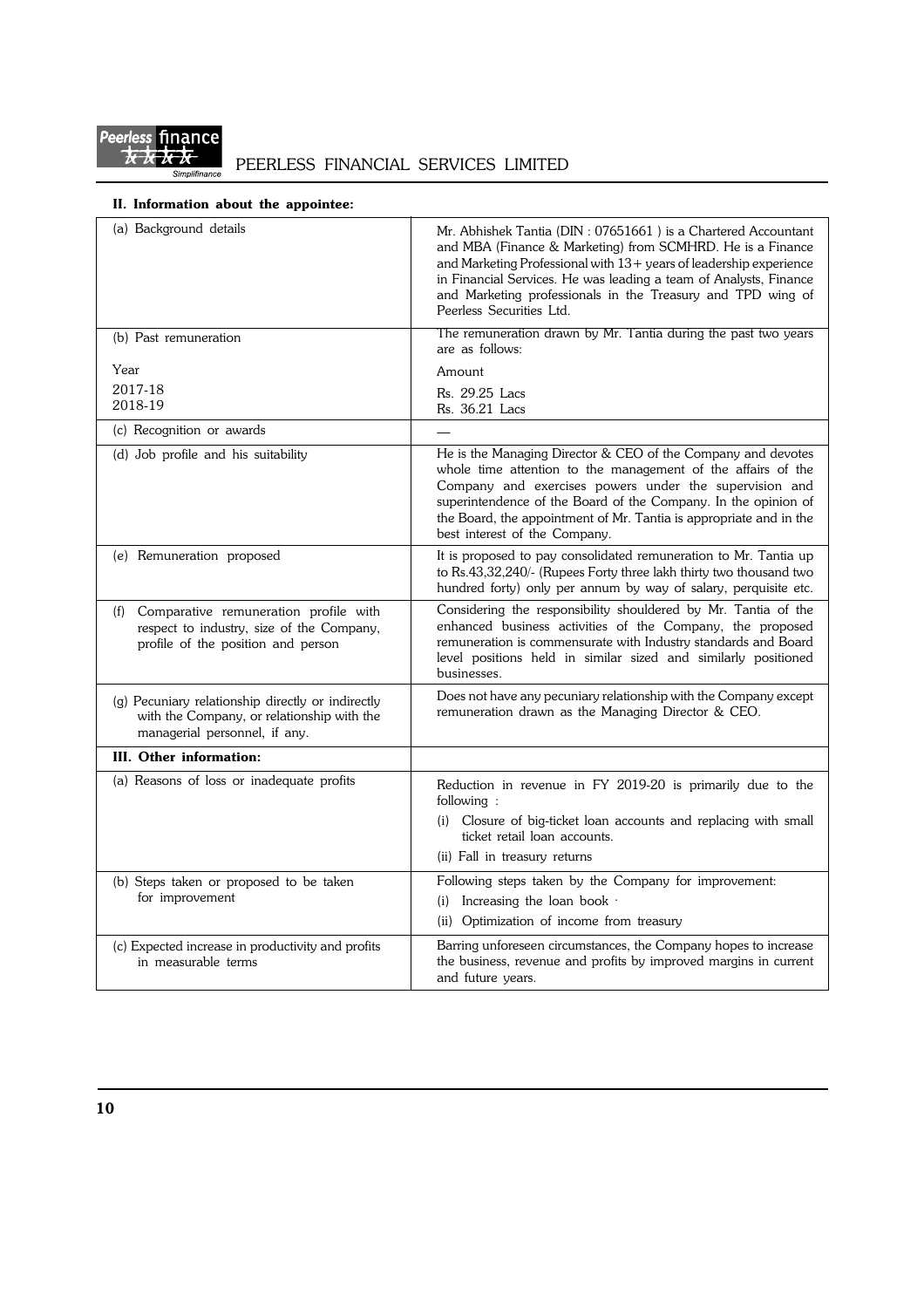

### **Information pursuant to 1.2.5 of the Secretarial Standard on General Meetings (SS- 2) regarding Director seeking appointment / re-appointment**

### **Mr. Abhishek Tantia -**

| Age                                                               | 39 Years                                                                                                                                                                                                                                                                                                                                     |  |  |
|-------------------------------------------------------------------|----------------------------------------------------------------------------------------------------------------------------------------------------------------------------------------------------------------------------------------------------------------------------------------------------------------------------------------------|--|--|
| Qualifications                                                    | Mr. Abhishek Tantia (DIN: 07651661) is a Chartered Accountant and MBA (Finance<br>& Marketing) from SCMHRD.                                                                                                                                                                                                                                  |  |  |
| Experience                                                        | 13 Years                                                                                                                                                                                                                                                                                                                                     |  |  |
| Terms and conditions of appointment or<br>re-appointment          | Tenure of this appointment shall be three years with effect<br>(i)<br>from January 2, 2020.                                                                                                                                                                                                                                                  |  |  |
|                                                                   | (ii) The Managing Director & CEO of the Company is in the Wholetime employment<br>of the Company and shall not be liable to retire by rotation and will not be permitted<br>to undertake any other business, work or public office, honorary or remunerative,<br>except with the written permission of the Competent Authority in each case. |  |  |
|                                                                   | (iii) The Managing Director & CEO shall be entitled to such other privileges, allowance,<br>facilities and amenities in accordance with the rules and regulations as may be<br>applicable to other employees of the Company and as may be decided by the<br>Board, within the overall limits prescribed under the Act.                       |  |  |
|                                                                   | (iv) The Managing Director & CEO will cease to be Director on cessation of his<br>employment with the Company                                                                                                                                                                                                                                |  |  |
|                                                                   | (v) The appointment shall be governed by Sections 196, 197, 203 read with Schedule<br>V and other applicable provisions, if any, of the Companies Act, 2013 and rules<br>made thereunder.                                                                                                                                                    |  |  |
|                                                                   | (vi) The separation from this engagement could be effected by either side giving three<br>months' notice.                                                                                                                                                                                                                                    |  |  |
| Remuneration to be paid                                           | As mentioned under Item 3 of this Explanatory statement.                                                                                                                                                                                                                                                                                     |  |  |
| Last drawn remuneration                                           | Rs. 38.68 lakh p.a.                                                                                                                                                                                                                                                                                                                          |  |  |
| Date of first appointment on the Board                            | January 2, 2017                                                                                                                                                                                                                                                                                                                              |  |  |
| No. of share held                                                 | 10                                                                                                                                                                                                                                                                                                                                           |  |  |
| Relationship with Directors, Managers & KMP                       | Notrelated                                                                                                                                                                                                                                                                                                                                   |  |  |
| Number of Board Meeting attended during<br>FY2019-20              | 5                                                                                                                                                                                                                                                                                                                                            |  |  |
| Other Directorship                                                | None                                                                                                                                                                                                                                                                                                                                         |  |  |
| Chairman/Member of the Committees of<br>Boards of other companies | None                                                                                                                                                                                                                                                                                                                                         |  |  |

The draft Agreement to be entered into by and between the Company and Mr. Tantia is open for inspection by the members at the AGM and such documents will also be available for inspection in physical or in electronic form at the registered office of the Company from 11:30 a.m. to 1:30 p.m. on all working days, that is, from Monday to Friday upto the date of the Annual General Meeting.

Except, Mr. Abhishek Tantia, no Directors, Key Managerial Personnel or their relatives are interested or concerned in the resolution relating to the appointment of Mr. Abhishek Tantia.

The Board of Directors recommends the special resolution as set out at Item no.3 of the notice for approval of the Members.

| Kolkata.<br>Dated: 16 October, 2020<br>Registered Office: | By Order of the Board<br>For <b>Peerless Financial Services Limited</b> |  |
|-----------------------------------------------------------|-------------------------------------------------------------------------|--|
| Peerless Bhavan,                                          | Biswajit Das                                                            |  |
| 3, Esplanade East,                                        | Company Secretary                                                       |  |
| Kolkata 700069                                            | Membership No. A23043                                                   |  |